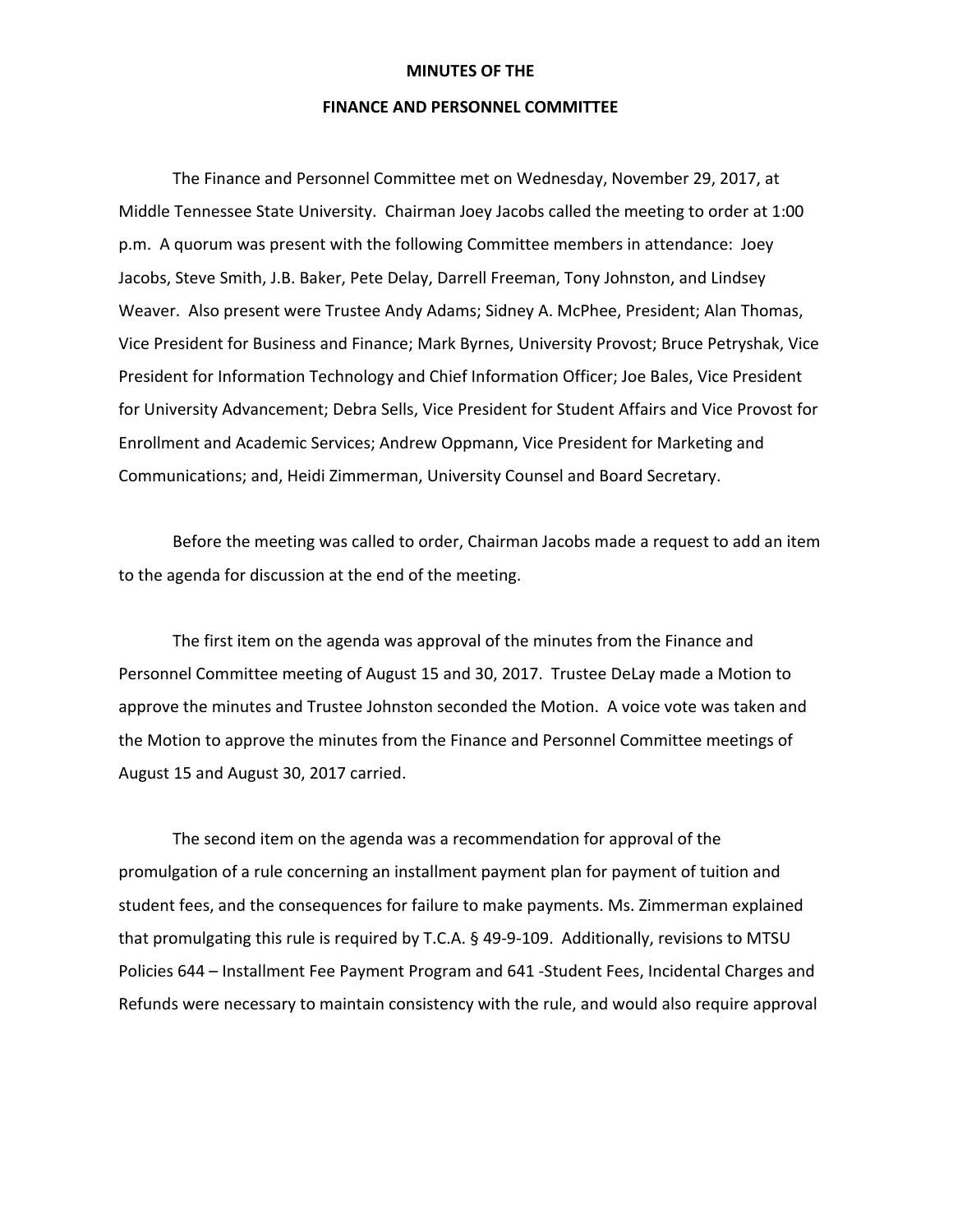by the Board. Chairman Jacobs called for a Motion to recommend promulgation of the installment payment plan rule and the revisions to the related policies. The Motion was made by Trustee Freeman and seconded by Trustee Baker. Ms. Zimmerman then informed the Committee that a roll call vote should be taken. All six (6) Committee members voted in favor of approving the motion to recommend promulgation of the rule Installment Payment Plan, and revisions to MTSU Policies 644 – Installment Fee Payment Program and 641 ‐Student Fees, Incidental Charges and Refunds.

 The third item on the agenda was for information concerning capital outlay and disclosure. Before the discussion began, Mr. Thomas informed the Committee that Patti Miller, Assistant Vice President for Campus Planning, had left the University in November for a position at THEC. He then introduced Mr. Bill Waits to the Committee as the Interim Assistant Vice President for Campus Planning. Chairman Jacobs proposed that the Board adopt a resolution at the next Board of Trustees meeting to recognize Ms. Miller's service to the University over the past 25 years. The Committee agreed. Mr. Thomas then presented information on the results of the THEC staff review and ranking of the University's two proposed capital outlay projects. He informed the Committee that the Academic Classroom Building ranked No. 1 on THEC's project list, and the Applied Engineering Building ranked No. 7. Both projects were recommended by THEC for funding in FY 2018‐19. Mr. Thomas noted that updates on the status of the FY 2018‐19 project requests and any recommendations for funding in the Governor's Budget will be provided at a future Committee meeting. Two other projects that were listed as "outyear" projects in the FY 2018 – 19 capital budget are the Concrete and Construction Management Building and the Math and Computer Science Building. These projects are being considered for submission as the University's FY 2019 – 20 capital project requests. Mr. Thomas also informed the Committee that MTSU had submitted a disclosure project to THEC on September 29, 2017 to make improvements to Peck Hall. The project scope of work is currently being evaluated by Campus Planning with plans to submit to the State Building Commission for approval within the next few months. Board Chairman Smith asked if there were any recommendations that could be made to our state legislators to streamline the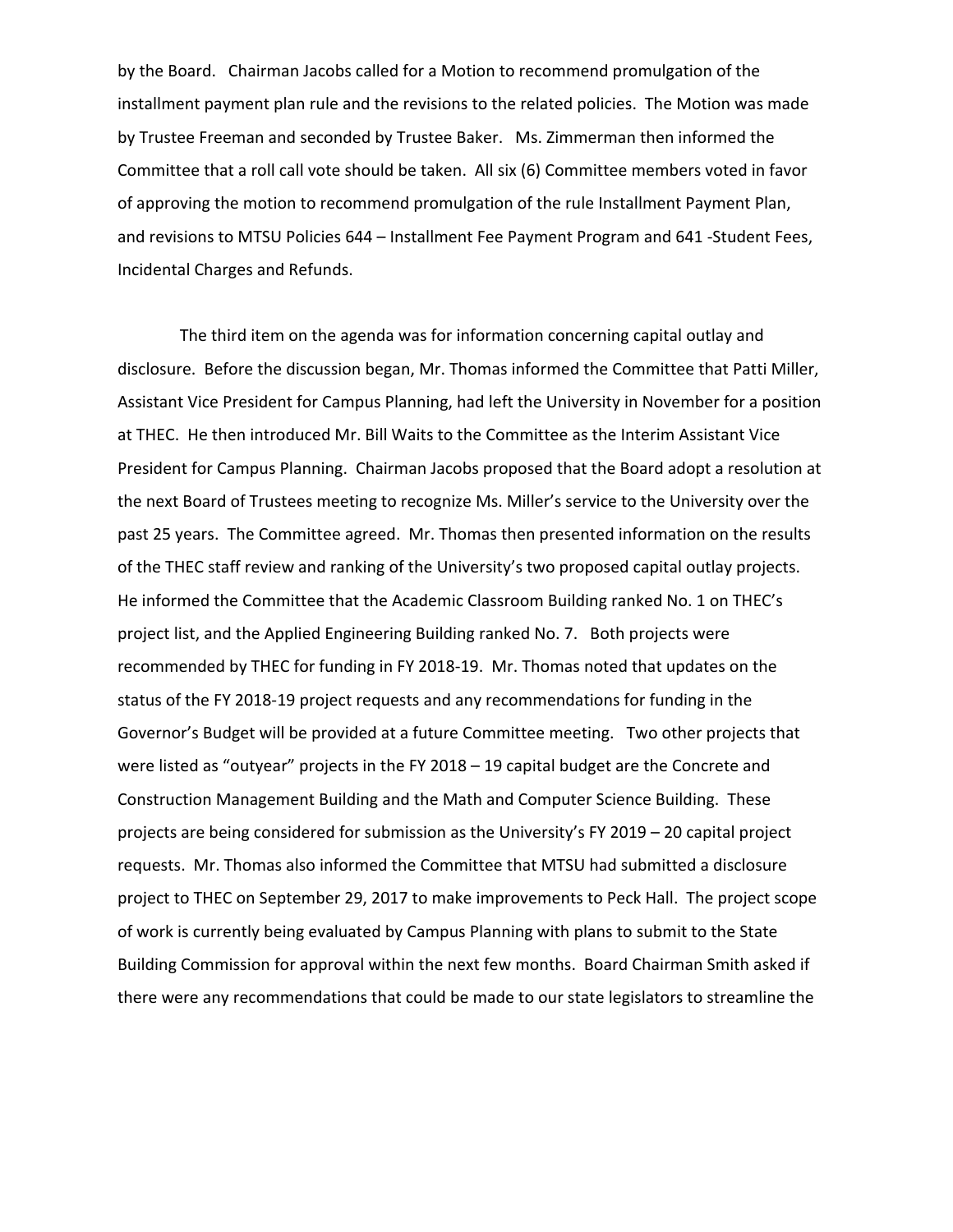capital project approval process. Mr. Thomas responded that the State Building Commission and State Architect's Office are currently reviewing processes to eliminate any duplication of effort caused by the severance of the state universities.

The fourth item on the agenda was a recommendation for approval of the request for severance of Procurement Services from TBR. Mr. Thomas reminded the Committee that the FOCUS Act allowed for a transition period beginning July 1, 2016 and ending November 30, 2017, where TBR would continue to perform certain functions for the Locally Governed Institutions including procurement. An LGI may sever from TBR for each of the three remaining functions effective December 1, 2017, or any time thereafter, upon application and approval of THEC. Mr. Thomas noted that for the procurement function, MTSU must submit its application six months in advance of the desired effective date of severance. He explained that the conditions necessary for independence regarding procurement include demonstration of understanding of all state reporting requirements applicable to procurement and contracts, demonstration of readiness to prepare submission documentation and make presentations to the Fiscal Review Committee of the Tennessee General Assembly when its approval is required, and commitment to continue to participate in existing Master Contracts held by TBR on behalf of all institutions in the TBR system. Mr. Thomas stated that MTSU is ready to submit its proposal for severance to THEC before the end of December 2017, with severance of Procurement Services from TBR to be effective July 1, 2018. Chairman Jacobs called for a Motion to approve the recommendation for severance of procurement services from TBR effective July 1, 2018. The Motion was made by Trustee Smith and seconded by Trustee DeLay. A voice vote was taken and the Motion for severance of procurement service from TBR effective July 1, 2018 carried.

The fifth item on the agenda was a recommendation for approval of the 2017‐18 October Revised Operating Budget. Mr. Thomas presented information to the Committee regarding changes made since the July (Original) Budget:

o to reflect Tuition and Fee Revenue,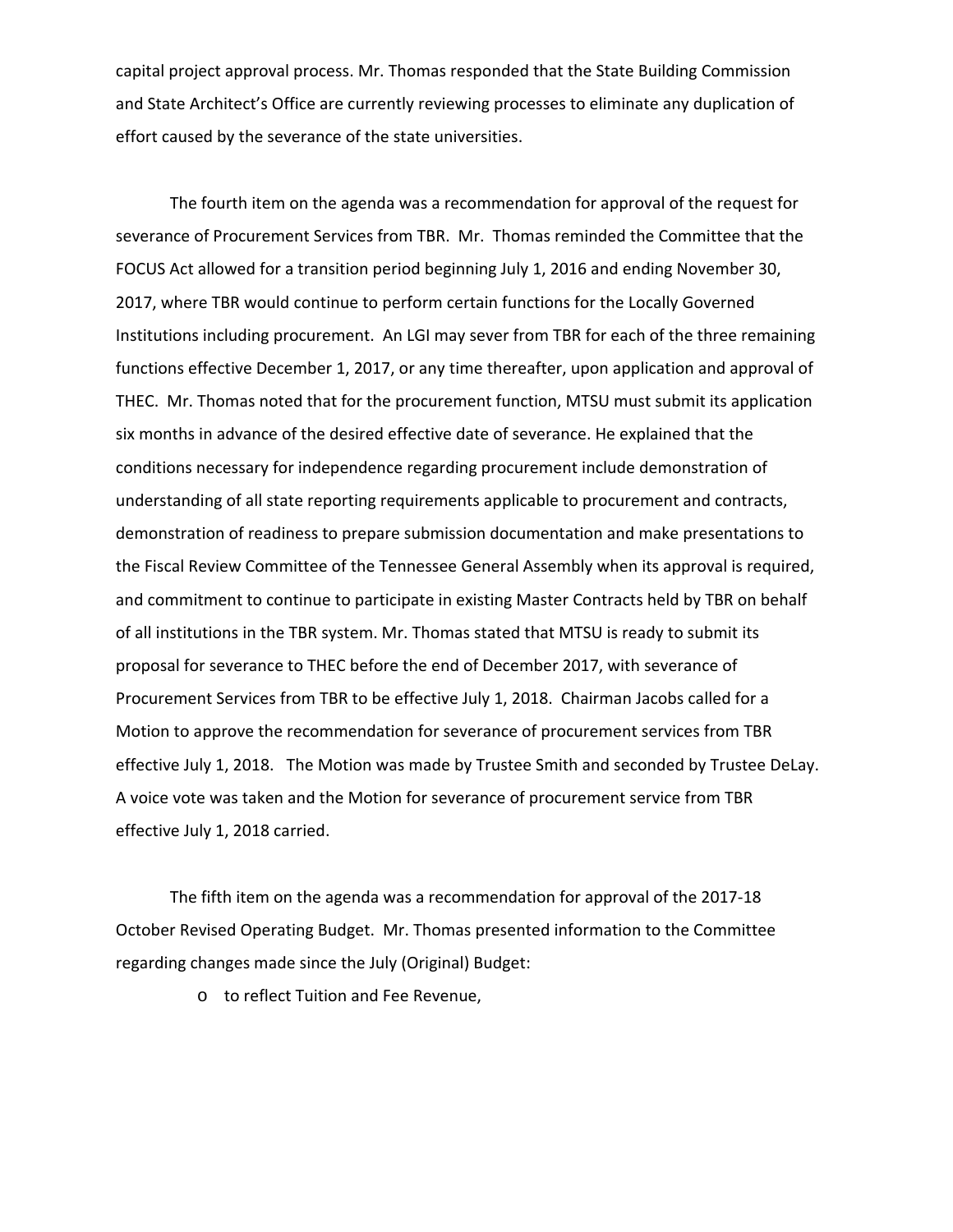- o to show increased appropriations for state funded employee benefits,
- o to adjust expenditure budgets,
- o and to adjust auxiliary and restricted budgets based on information obtained since the July Budget submission.

Mr. Thomas noted that the TBR chargeback recovery is a new item in the October Budget and that the University can expect to recover additional funds next year. He explained to the Committee that the net difference in unrestricted E&G expenditures and revenues represented one-time non-recurring funds in reserve accounts from the prior year. These funds must be budgeted as expenditures in the current year since the University is a non‐profit organization. The Committee then discussed ways to increase enrollment and graduation rates by providing more scholarship opportunities for students. Trustee Freeman asked if it was possible to determine if increases in scholarships over the years had produced an increase in the graduation rate. The Committee also discussed the importance of assisting students that are unable to pay their bills with emergency funds. Vice President Sells explained the process of selecting and assisting these students with small grants to pay their bills so they can remain enrolled in school. She noted that it is much less expensive to retain students than to recruit new ones. Vice President Sells stated that \$250 is the average amount of a grant and there must be a recommendation from the dean before a student is given the money. Chairman Jacobs asked President McPhee and Vice President Bales to work on developing new scholarship opportunities and resources for students with emergency financial needs for the next academic year. Chairman Jacobs then called for a Motion to approve the 2017‐18 October Revised Operating Budget. The Motion was made by Trustee Freeman and seconded by Board Chairman Smith. Chairman Jacobs asked if there was any more discussion. A voice vote was taken and the Motion to approve the 2017‐18 October Revised Operating Budget carried.

Chairman Jacobs deferred the sixth item on the agenda, THEC 2018‐19 Recommendations, for discussion at a future Committee meeting. He requested that information be presented at that time regarding the impact of a 2% budget reduction on the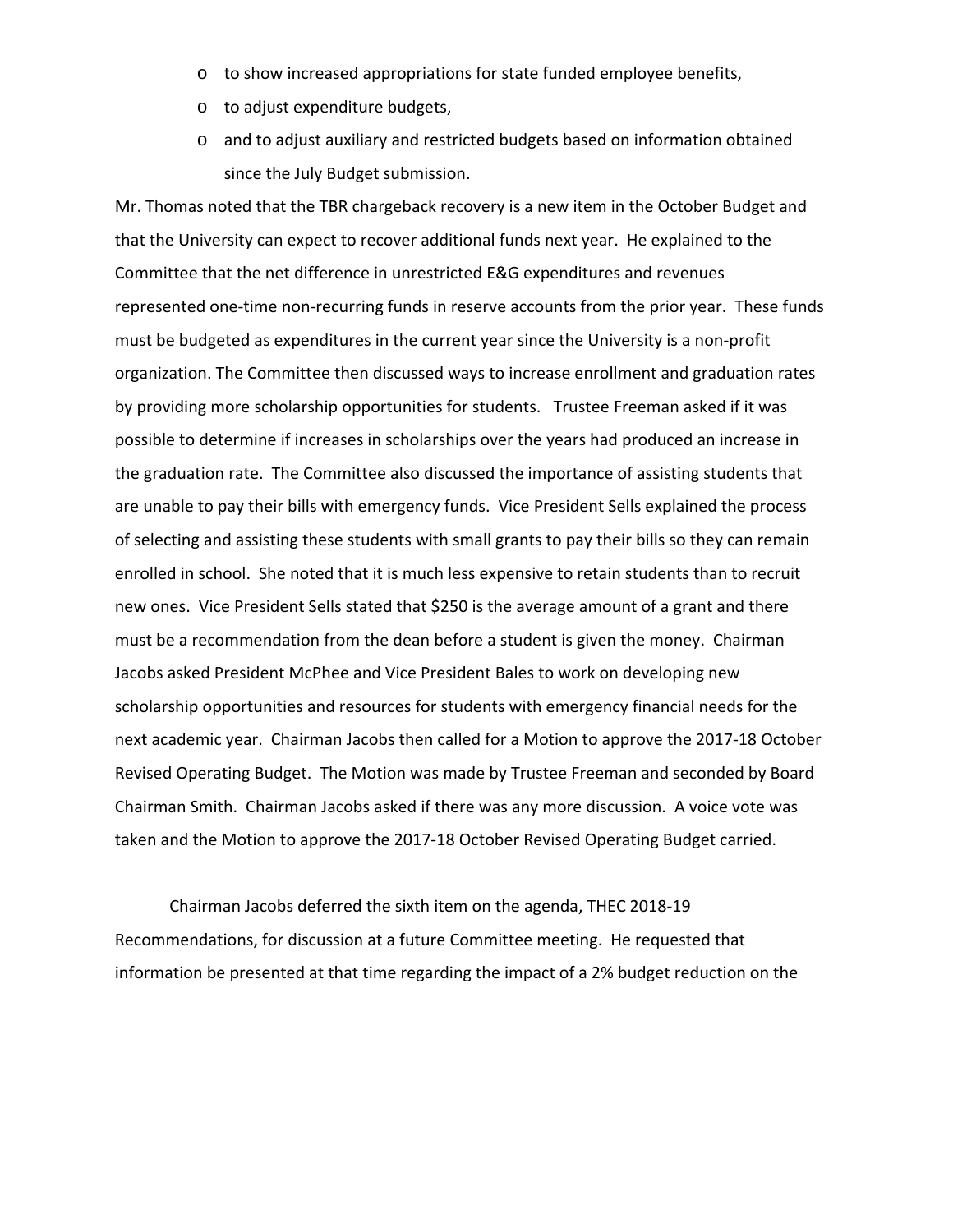University. Trustee Freeman asked that consideration be given to determining areas in the budget where more investment is needed to increase graduation rates.

The seventh item on the agenda, Budget Process, Calendar and Timeline was for information only and the materials were included in the Committee notebooks.

The eighth item on the agenda was a recommendation presented by Assistant Vice President Kathy Musselman concerning compensation strategy. Ms. Musselman gave a brief history of the University's compensation plan and the inability to fully implement the current plan due to insufficient funding. She explained that the University is requesting approval to develop a plan to increase salary ranges up to the 2014 – 15 market data and partially implement the current compensation plan prior to implementation of a merit based compensation plan. Trustee Freeman asked for the source of the current market data used to develop the plan. Ms. Musselman responded that peer data is provided through our membership in CUPA for a \$6,000 annual fee. After further Committee discussion on compensation issues, Chairman Jacobs requested that this be a recurring item on the Committee agenda. The Finance and Personnel Committee agreed to meet again in January to review additional information requested and no further action on this item was taken.

The final matter considered by the Committee was the additional agenda item requested by Chairman Jacobs and concerned exploration of the option to retain outside legal counsel for the Trustees. After much discussion regarding the pros and cons of acquiring outside counsel, Trustee Baker made a motion to explore the option and Board Chairman Smith seconded the motion. Chairman Jacobs twice requested that Trustee Baker withdraw the motion and defer the issue to a later date. Trustee Baker stated that the Board needed an outside legal resource with expertise in higher education and declined to withdraw the motion. Trustee Freeman expressed concern that only one legal counsel should be used by the Board and that it already had the University Counsel. Chairman Jacobs agreed. Ms. Zimmerman stated that a motion was on the table and a vote was needed. Trustee Freeman asked for a roll